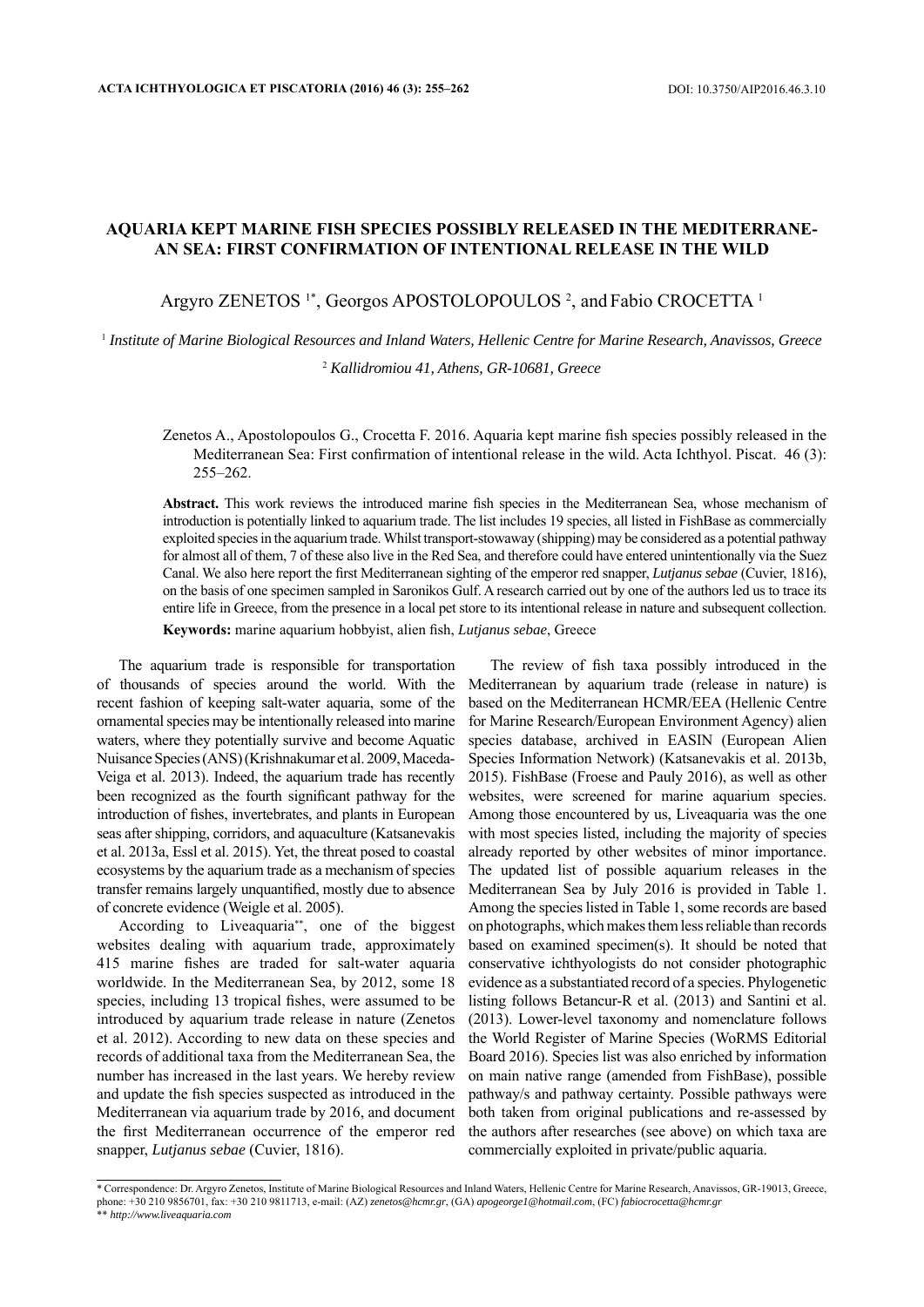| Species                                             | <b>MNR</b>                | 1st Med record        | Source                                         | P <sub>p</sub> | $\mathsf{P}\mathsf{C}$     |
|-----------------------------------------------------|---------------------------|-----------------------|------------------------------------------------|----------------|----------------------------|
| Family GOBIIDAE Cuvier, 1816                        |                           |                       |                                                |                |                            |
| Cryptocentrus caeruleopunctatus (Rüppell, 1830)     | Red Sea                   | 2014: Israel          | Rothman and Goren 2015                         | T-S, CS, RN    | 4                          |
| Family POMACENTRIDAE Bonaparte, 1831                |                           |                       |                                                |                |                            |
| Abudefduf hoefleri (Steindachner, 1881)             | East Atlantic             | 2014: Malta           | Vella et al. 2016                              | T-S, RN        |                            |
| Chrysiptera cyanea (Quoy et Gaimard, 1825)          | Indo-West Pacific         | 2013: Slovenia        | Lipej et al. 2014                              | T-S, RN        | $\omega$ $\omega$ $\omega$ |
| Stegastes variabilis (Castelnau, 1855)              | West Atlantic             | 2013: Malta           | Evans et al. 2015, Vella et al. 2015a          | T-S, RN        |                            |
| Family EPHIPPIDAE Bleeker, 1859                     |                           |                       |                                                |                |                            |
| Platax teira (Forsskål, 1775)                       | Indo-West Pacific/Red Sea | 2006: Turkey          | Bilecenoglu and Kaya 2006                      | T-S, CS, RN    | 4                          |
| Family SCATOPHAGIDAE Gill, 1883                     |                           |                       |                                                |                |                            |
| Scatophagus argus (Linnaeus, 1766)                  | Indo-Pacific              | 2007: Malta           | Zammit and Schembri 2011                       | T-S, RN        | $\sim$                     |
| Family BALISTIDAE Rafinesque, 1810                  |                           |                       |                                                |                |                            |
| Balistoides conspicillum (Bloch et Schneider, 1801) | Indo-West Pacific         | 2012: Spain           | Weitzmann et al. 2015                          | T-S, RN        | 3                          |
| Family ACANTHURIDAE Bonaparte, 1835                 |                           |                       |                                                |                |                            |
| Acanthurus chirurgus (Bloch, 1787                   | West Atlantic             | $2012:$ Italy         | Langeneck et al. 2015                          | T-S, RN        | $\sim$                     |
| Zebrasoma flavescens (Bennett, 1828)                | Pacific                   | 2008: Spain           | Weitzmann et al. 2015                          | T-S, RN        | $\sim$                     |
| Zebrasoma xanthurum (Blyth, 1852)                   | Sea<br>Indian/Red         | $2015$ : Italy        | Guidetti et al. 2016                           | I-S, CS, RN    | $\overline{4}$             |
| Family POMACANTHIDAE Jordan et Evermann, 1898       |                           |                       |                                                |                |                            |
| Holacanthus ciliaris (Linnaeus, 1758)               | West Atlantic             | 2011: Croatia         | Dulčić and Dragičević 2012                     | T-S, RN        | $\epsilon$                 |
| Pomacanthus imperator (Bloch, 1787)                 | Indo-Pacific/Red Sea      | 2009: Israel          | Golani et al. 2010                             | T-S, CS, RN    | 4                          |
| Pomacanthus maculosus (Forsskål, 1775)              | West Indian/Red Sea       | 2009: Lebanon, Israel | Bariche 2010, Salameh et al. 2012              | T-S, CS, RN    | $\overline{4}$             |
| Family LUTJANIDAE Gill, 1861                        |                           |                       |                                                |                |                            |
| Lutjanus fulviflamma (Forsskål, 1775)               | Indo-Pacific/Red Sea      | 2013: Malta           | Evans et al. 2015, Vella et al. 2015b          | T-S, CS, RN    | 4                          |
| Lutjanus jocu (Bloch et Schneider, 1801)            | West Atlantic             | $2005$ : Italy        | Vacchi et al. 2010                             | T-S, RN        | 3                          |
| Lutjanus sebae (Cuvier, 1816)                       | Indo-West Pacific/Red Sea | 2010: Greece          | THIS WORK                                      | T-S, RN        | $1-2$                      |
| 1839<br>Family SERRANIDAE Swainson,                 |                           |                       |                                                |                |                            |
| Epinephelus merra Bloch, 1793                       | Indo-Pacific              | 2004: France          | Lelong 2005                                    | T-S, RN        |                            |
| Pseudanthias squamipinnis (Peters, 1855)1*          | Indo-West Pacific/Red Sea | 2000: Lebanon         | <b>Bitar 2013</b>                              | T-S, CS, RN    | $\omega$ 4                 |
| Paranthias furcifer (Valenciennes, 1828)            | West Atlantic             | 2010: Croatia         | Dulčić and Dragičević 2013                     | T-S, RN        | $\epsilon$                 |
|                                                     |                           | 2007: Lebanon         | Crocetta and Bariche in Crocetta et al. (2015) |                |                            |

<sup>\*</sup> Editorial note: One of the reviewers of the present paper suggested that the record of Pseudanthias squamipinnis (based on an underwater photograph) represented indigenous species Anthias anthias (Linnaeus, 1758). \* Editorial note: One of the reviewers of the present paper suggested that the record of *Pseudanthias squamipinnis* (based on an underwater photograph) represented indigenous species Anthias (Linnaeus, 1758).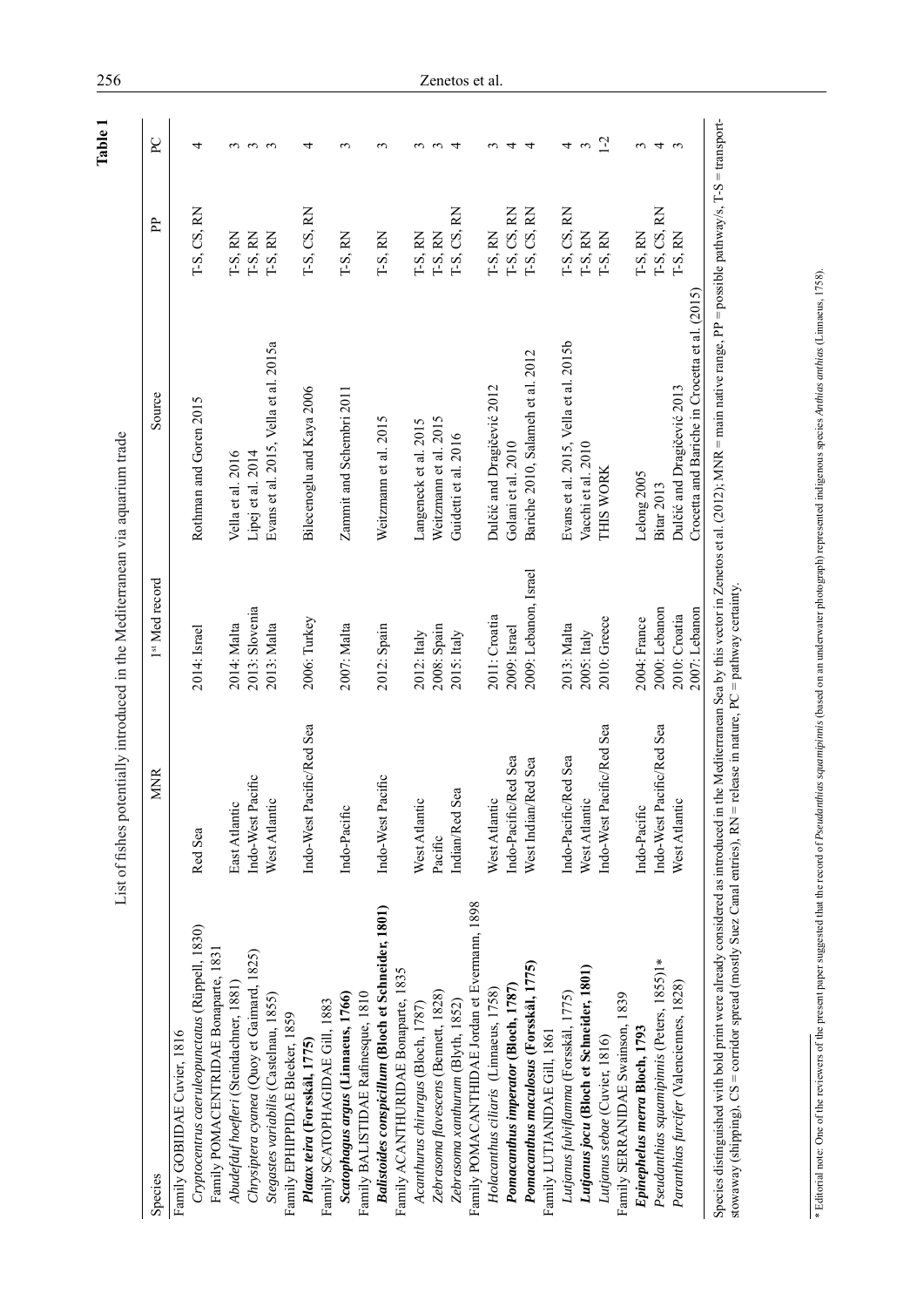Pathway nomenclature follows the Convention on Biological Diversity (Anonymous 2014). The certainty in assigning a pathway follows that described in Katsanevakis et al. (2013a) and is again more briefly reported here:

- There is direct evidence of a pathway/vector;
- A most likely pathway/vector can be inferred;
- One or more possible pathways/vectors can be inferred; • Unknown: where there is doubt as to any specific
- pathway explaining an arrival.

In December 2010, a Greek fisherman (Plato Sarantidis) caught a strange colourful fish in Lagonissi (Saronikos Gulf), during a commercial fishing trawl at a depth of ~20 m near a *Posidonia oceanica* meadow. The fish, which was transferred to the aquarium of one of the authors (GA), did not survive long, as it was injured. The possible presence of this species in the aquarium trade shops of the wider Athens area was investigated.

The number of potential aquarium trade transported fish species in the Mediterranean has increased drastically since the latest review Zenetos et al. (2012). In most cases aquarium trade appears to be the responsible mechanism for the transport of these species. This is due to sporadic findings of peculiar and colourful fish taxa, far away from their native range and from introduction corridors (Gibraltar Strait for the tropical Atlantic species and the Suez Canal area for Indo-Pacific ones). The degree, however, of certainty/uncertainty remains high for all of them due to lack of concrete evidence, and therefore even other pathways may be also responsible for their transportation in the Mediterranean. This can be moreover argued for both tropical species occurring in the Red Sea such as *Pomacanthus maculosus* (Forsskål, 1775), or even for Atlantic species, such as *Paranthias furcifer* (Valenciennes, 1828) and *Holacanthus ciliaris* (Linnaeus, 1758) (see Table 1). Some ichthyologists have other hypotheses as to their route of invasion. Yet, out of the 13 fish species previously assigned to this pathway (Zenetos et al. 2012), six species namely: *Heniochus intermedius* Steindachner, 1893, *Ostracion cubicus* Linnaeus, 1758, *Pterois miles* (Bennett, 1828), *Lutjanus argentimaculatus* (Forsskål, 1775), *Iniistius pavo* (Valenciennes, 1840), and *Selene dorsalis* (Gill, 1863) have been subsequently excluded. This is either because of subsequent records in the Levantine that provided additional evidences through a Lessepsian migration (such is the case for: *H. intermedius*, *O. cubicus*, *P. miles*, and *L. argentimaculatus*: see Tsadok et al. 2015, Erguden et al. 2016, Crocetta and Bariche in Dailianis et al. 2016, Kletou et al. 2016), or reassignment as range expanders (*S. dorsalis*) or exclusion as misidentification (*Iniistius pavo* being a juvenile of the native *Xyrichtys novacula* (Linnaeus, 1758): see questionable status in Corsini et al. 2015). However, 7 species of the original bulk are still listed as such, and these are distinguished in bold print in Table 1. We also highlight here that for several taxa of the original bulk, as well as for some new entries, aquarium trade has not been previously reported as the potential mode of their introduction. This may have happened due to lack of appropriate researches on this possibility.

In addition, two further species, *Plectorhinchus gaterinus* (Forsskål, 1775) and *Pomacanthus asfur* (Forsskål, 1775), were recently recorded from the Mediterranean Sea as potential aquarium releases. The former was recorded from Greece with reservations, as based on a single specimen found while emptying and cleaning the stomach of a specimen of an European squid, *Loligo vulgaris* (see Corsini-Foka and Sarlis 2016). Pending uncertainties regarding the finding, we have excluded it from our list. On the contrary, the record of *Pomacanthus asfur* (see Deidun and Bonnici in Karachle et al. 2016) was evidently based on a misidentification for *P. maculosus*, which in turn was already recorded from Lebanon and Israel (Bariche 2010, Salameh et al. 2012) and was suspected of being an aquarium release.

Among fishes potentially introduced in the Mediterranean as aquarium releases, species belonging to Acanthuridae Bonaparte, 1835 and Lutjanidae Gill, 1861 need a mention. Five acanthurids have been reported from the Mediterranean to date. The Atlantic originated— *Acanthurus monroviae* Steindachner, 1876—which has been reported in the Mediterranean since 1983 (Crespo et al. 1987: Spain), has presumably entered the Mediterranean Sea unintentionally via Gibraltar. Of the remaining four, *Acanthurus coeruleus* Bloch et Schneider, 1801 was initially suspected to be aquarium trade release (Langeneck et al. 2012), an assumption later rejected in the light of new evidence (Golani et al. 2015). However, the presence of sporadic records of the other three species (see Table 1) is likely to be related to accidental releases from tropical aquaria, including the aquaria possibly set up on megayachts, which are very common in summer in touristic areas, like NE Sardinia (Langeneck et al. 2015, Weitzmann et al. 2015, Guidetti et al. 2016). Although their quite large adult size and their particular feeding habits make the rearing in captivity of most Acanthuridae difficult, these fish are fairly common in the aquarium trade, and a diversity of species can be found in aquarium shops (Papavlasopoulou et al. 2014). With regards to Lutjanidae, three species have been reported among aliens in Mediterranean so far, and a further taxon is first recorded in this work. With the sole exception of *Lutjanus argentimaculatus* (Forsskål, 1775), an Indo-Pacific species whose most possible way of transfer in the Mediterranean is now here assumed to be the Suez Canal in the light of old and recent records from Lebanon (Mouneimné 1979, Crocetta and Bariche in Dailianis et al. 2016), all the other species may have been easily introduced in the Mediterranean via aquarium release. It is the case of the west Atlantic taxon *Lutjanus jocu* (Bloch et Schneider, 1801), only recorded in Mediterranean from the Ligurian Sea (Vacchi et al. 2010). If not an aquarium introduced species, it may have been a migrant from Gibraltar or more likely a species introduced by ships (Vacchi et al. 2010). The third species, *Lutjanus fulviflamma* (Forsskål, 1775) might also have been introduced via shipping as this specimen was collected from a harbour which is regularly visited by large commercial ships, or is an aquarium release from marine vessels visiting the Grand Harbour (Vella et al. 2015b).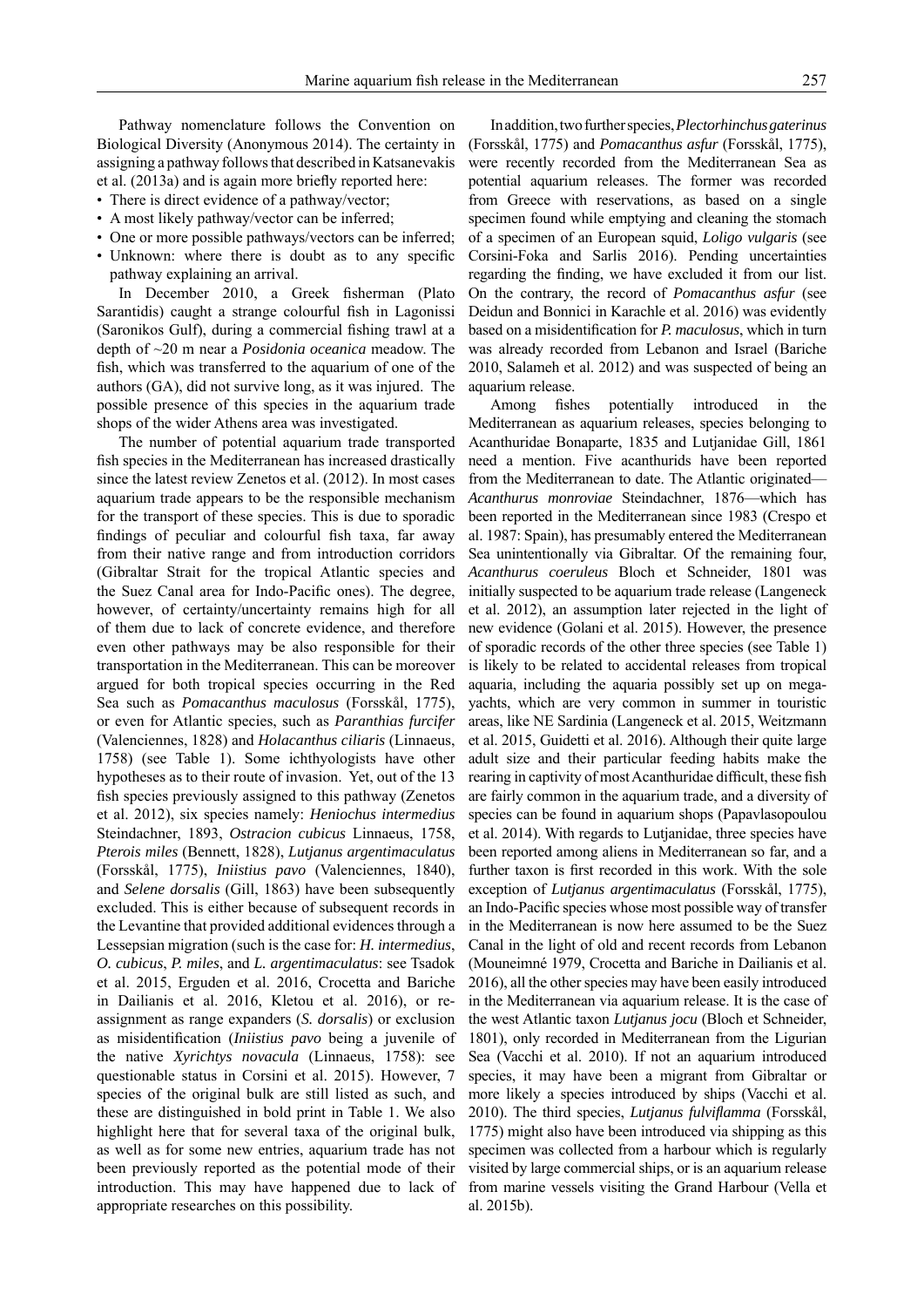Other suspects, whose introduction in the Mediterranean Sea could be linked to the aquarium trade (Table 1) include the queen angelfish, *Holacanthus ciliaris* (Linnaeus, 1758), and the Atlantic creolefish, *Paranthias furcifer* (Valenciennes, 1828), in Croatia (Dulčić and Dragičević 2012, 2013). These are both aquarium commercial species and, although the authors declared that according to information obtained from the State Institute for Nature Protection there were no requests for these species from major importers of aquarium fishes in Croatia, this does not imply that they were not imported in Croatia. It is worth mentioning that, however, a further Mediterranean record of *P. furcifer* comes from Lebanon (Crocetta and Bariche in Crocetta et al. 2015), but no follow up exists from any of the Mediterranean countries between the two abovementioned. Therefore, or the species may have entered naturally in the Mediterranean Sea, or we may be dealing with two different introduction events.

The emperor red snapper, *Lutjanus sebae* belongs to Lutjanidae Gill, 1861 and usually occurs on coral reefs and rubble seabeds down to the depth of 100 m, although juveniles and young adults occur in shallow inshore reefs, whilst adults live deeper. It is a large species (up to 120 cm total length) with dorsal profile of head steeply sloped, body elongate oval and moderately compressed, and single dorsal fin neatly divided into two parts with  $11$  spines plus  $15-16$  soft rays. Anal fin heavily thorny in the fore part and composed of three spines plus 10–11 rays, pectoral fins with 17 rays, reaching soft anal fin. Caudal fin moderately forked. Adults colour pattern pink or red. Younger fishes marked with three distinct and verticaloblique darker bands: the first extends from front of dorsal fin through eye and tip of snout, the second crosses mid-body region, from mid-dorsal fin to anal fin passing just behind the pectoral fin, the third originating at the rear of dorsal fin and extending up to the lower corner of the caudal fin. *Lutianus sebae* is considered native to the Indo-West Pacific (southern Red Sea and East Africa to New Caledonia, north to southern Japan, south to Australia) (Froese and Pauly 2016) and has never been recorded from the Mediterranean Sea. One single specimen of  $\sim$ 12 cm in total length, identified as such following Allen (1985), was captured in an area of Saronikos Gulf near Athens and the port of Piraeus in December 2010. Despite the importance of such a finding, the specimen has not been preserved, although a photo of the sample was taken by one of the authors (GA) (Fig. 1). Considering that the Saronikos Gulf is very far from the Suez Canal entrance in Port-Said (Egypt), and that the species is not known from further Mediterranean areas, two possible pathways were potentially assumed for this finding:

- It might have been transferred via shipping (in ships' sea-chests) from the numerous ships that visit the port of Piraeus;
- It might have been introduced as an aquarium release.

Within recent years, salt-water aquaria with tropical marine species have become a common hobby in Greece. After some investigations in several aquarium shops, Mr Apostolis Ladopoulos (owner of a shop and very well informed on tropical fish species) helped us solving the matter. He reported us that an aquarium hobbyist bought a *Lutjanus sebae*, which was seemed to be "rapidly" growing in his aquarium. As it was also a big predator feeding on the other species living in his aquarium, the hobbyist decided to release it in Lagonissi (Saronikos Gulf). Although he was not sure about the month, it was possibly October 2009. The hobbyist used to visit by snorkelling the place where the *L. sebae* had been released, and he always found the fish near a small cave. However, he finally lost sight of it after some weeks.

Although, we had no  $100\%$  scientific proof, that we were dealing with the same specimen, the release in nature surely happened. However, being our specimen found more or less in the same area where it was originally



**Fig. 1.** Emperor red snapper, *Lutjanus sebae*, from Saronikos Gulf (~12 cm total length)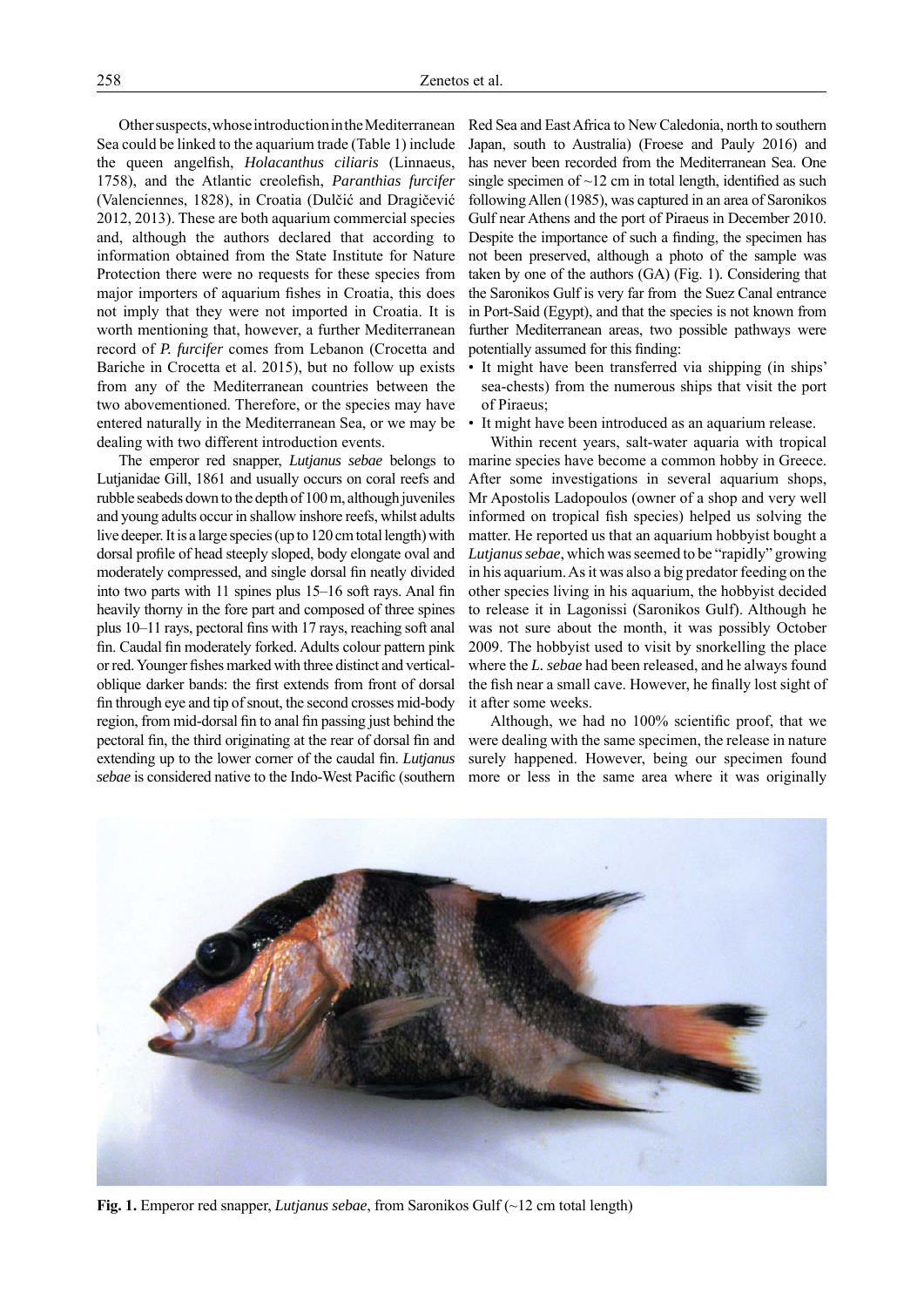released, and since we are dealing with the same taxon, we are quite confident in speculating that the specimen fished by Mr Plato Sarantidis is the same one that was released in the field some time earlier by the hobbyist. Indeed the depth at which the fish was found is different with respect to the one where it was usually observed by the hobbyist. As an explanation, it is possible that *Lutjanus sebae* migrated in a deeper place as soon as the winter 2009– 2010 began and the water got colder. As mentioned above, the fish did not survive long in the captivity of the author's (GA) aquarium, as it was injured. Effects of release method on survival in the red emperor have been tested experimentally. The results demonstrated the superiority of vertical enclosures over small cages for testing shortterm survival (Brown et al. 2010). The interesting fact is that the fish survived some winter months in Saronikos Gulf. From in situ measurements in the area, the mean water column temperature during the winter of 2009– 2010 ranged between 15 and 16°C with a mean winter temperature of 15.25 °C (Anonymous, unpublished\* ).

**General remarks.** A third of the world's worst aquatic invasive species are aquarium or ornamental species (Padilla and Williams 2004). According to Papavlasopoulou et al. (2014), based on store labels, *Lutjanus sebae* is not listed among the ornamental marine fish in pet stores in Greece. Yet, an intensive investigation has revealed that it is available in retail pet shops. Mislabelling could be a possible explanation for it. In the USA, mislabelling has been documented in 27% of cases in marketed aquaria products (shipments were often mislabelled to contain marine fish when they in fact harboured only freshwater fish, corals, and/or other wildlife products) (Rhyne et al. 2012). Members of the genus *Lutjanus* are exported as ornamental fish both in the Indo-Pacific (Jayalal and Ramachandran 2012) and the Atlantic Ocean (Monteiro-Neto et al. 2003). Since snappers are opportunistic feeders and have an aggressive feeding behaviour (Grandcourt et al. 2008), they may be a threat to native populations of fish, up to the point of their total displacement (Friedlander et al. 2002).

In Australia, a country with relatively stringent import controls, many of the more than 200 species imported have the potential to become invasive. Regulatory measures include the use of lists of permitted species, a case-by-case risk assessment process for species not on these lists, and requirements for health certification and quarantining of imported stock (Morrisey et al. 2011). In the Mediterranean Sea, with its variety of environments, and the exponentially increasing number of potential aquarium releases as inferred from the literature, the need to quantify the exact number of species belonging to all phyla potentially introduced in the field as aquarium introduced species, as well as their impact, is imperative.

## **ACKNOWLEDGMENTS**

We wish to thank the professional fisherman Mr Plato Sarantidis, who captured the specimen, and Mr Apostolis Ladopoulos, the owner of an aquarium shop in Athens, who provided the information about the fish release in Saronikos Gulf. The study of the alien species from Greece was partially funded by the East and South European Network for Invasive Alien Species—a tool to support the management of alien species in Bulgaria (ESENIAS-TOOLS) (EEA funded—Contract No. D-33- 51/30.06.2015) (FC and AZ) and the COST (European Cooperation in Science and Technology) Action TD1209 Alien Challenge (FC) projects.

## **REFERENCES**

- **Allen G.R.** 1985. FAO species catalogue. Vol. 6. Snappers of the world. An annotated and illustrated catalogue of lutjanid species known to date. FAO Fisheries Synopsis No. 125: 1–208.
- **Anonymous** 2014. Pathways of introduction of invasive species, their prioritization and management. Conven tion on Biological Diversity: UNEP/CBD/SBSTTA/18/9/ Add.1. *https://www.cbd.int/doc/meetings/sbstta/sbstta-18/ offi cial/sbstta-18-09-add1-en.pdf*
- **Bariche M.** 2010. First record of the angelfish *Pomacanthus maculosus* (Teleostei: Pomacanthidae) in the Mediterranean. Aqua **16** (1): 31–33.
- **Betancur-R. R., Broughton R.E., Wiley E.O., Carpenter K., López J.A., Li C., Holcroft N.I., Arcila D., Sanciangco M., Cureton II J.C., Zhang F., Buser T., Campbell M.A., Ballesteros J.A., Roa-Varon A., Willis S., Borden W.C., Rowley T., Reneau P.C., Hough D.J., Lu G., Grande T., Arratia G., Ortí G.** 2013. The tree of life and a new classification of bony fishes. PLOS Currents Tree of Life 2013 Apr 18. Edition 1.

DOI: 10.1371/currents.tol.53ba26640df0ccaee75bb165c8c26288

**Bilecenoglu M., Kaya M.** 2006. A new alien fish in the Mediterranean Sea—*Platax teira* (Forsskål, 1775) (Osteichthyes: Ephippidae). Aquatic Invasions **1** (2): 80–83.

DOI 10.3391/ai.2006.1.2.5

- **Bitar G.** 2013. Sur la présence des poissons exotiques nouveaux de la côte libanaise (Méditerranée orientale). Rapport Commission international Mer Méditerranée **40**: 592.
- **Brown I., Sumpton W., McLennan M., Mayer D., Campbell M., Kirkwood J., Butcher A., Halliday I., Mapleston A., Welch D., Begg G.A., Sawynok B.** 2010. An improved technique for estimating short-term survival of released line-caught fish, and an application comparing barotrauma-relief methods in red emperor (*Lutjanus sebae* Cuvier 1816). Journal of Experimental Marine Biology and Ecology **385** (1–2): 1–7. DOI: 10.1016/j.jembe.2010.01.007
- **Corsini-Foka M., Sarlis N.** 2016. A strange occurrence of *Plectorhinchus gaterinus* (Actinopterygii: Perciformes: Haemulidae) in the Thracian Sea (eastern Mediterranean). Acta Ichthyologica et Piscatoria **46** (1): 37–41.

DOI: 10.3750/AIP2016.46.1.05

<sup>\*</sup> Anonymous 2012. Monitoring of the Saronikos Gulf affected by the Psittalia Sewage Treatment Plant outfall. (EYDAP) Special Service Public Works for the greater Athens Area sewerage and sewage treatment. HCMR technical report. [In Greek.]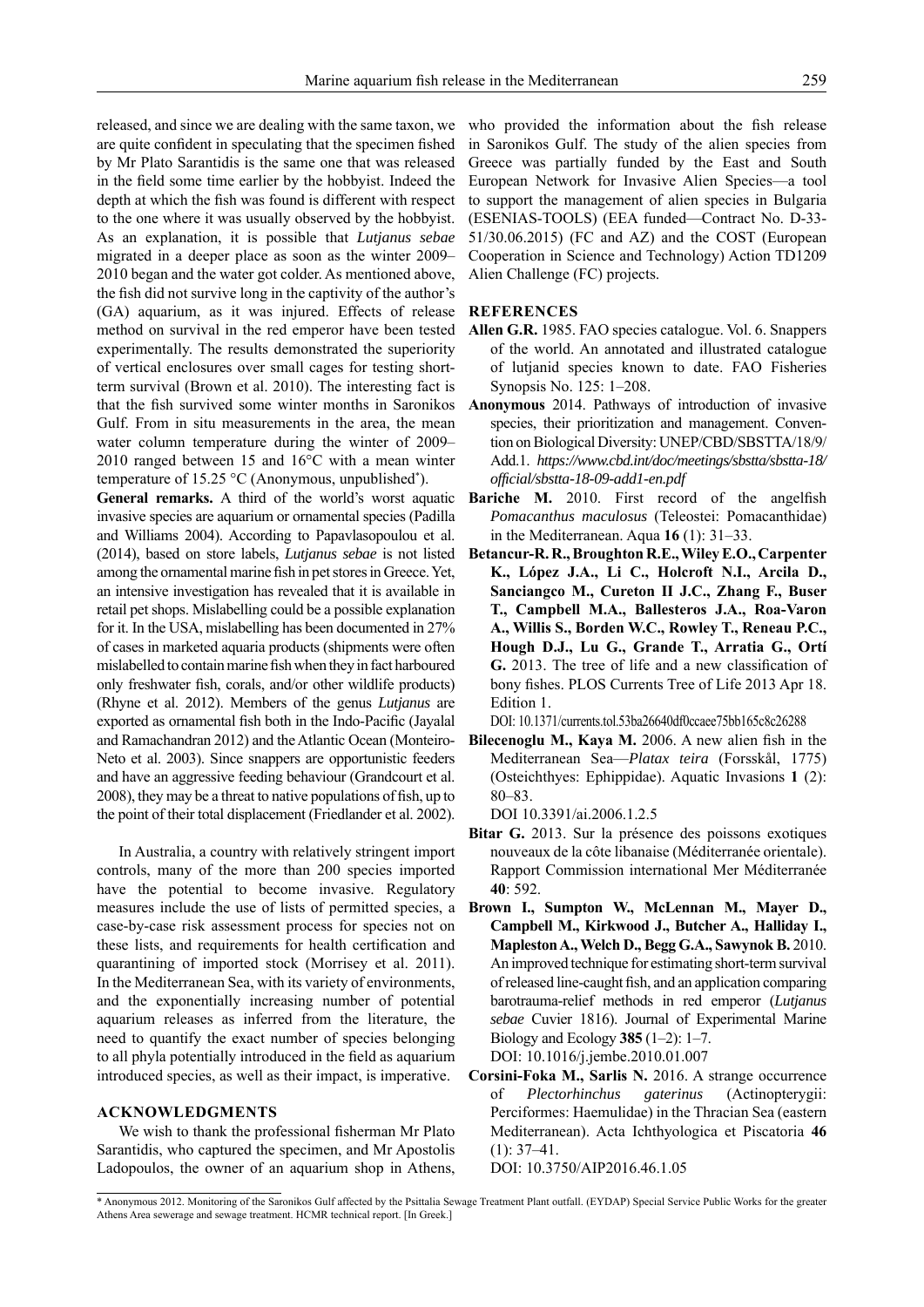- **Corsini-Foka M., Zenetos A., Crocetta F., Çinar M.E., Koçak F., Golani D., Katsanevakis S., Tsiamis K., Cook E., Froglia C., Triandaphyllou M., Lakkis S., Kondylatos G., Tricarico E., Zuljevic A., Almeida M., Cardigos F., Çağlar S., Durucan F., Fernandes A.M.D., Ferrario J., Haberle I., Louizidou P., Makris J., Marić M., Micu D., Mifsud C., Nall C., Kytinou E., Poursanidis D., Spigoli D., Stasolla G., Yapici S., Roy H.E.** 2015. Inventory of alien and cryptogenic species of the Dodecanese (Aegean Sea, Greece): Collaboration through COST Action training school. Management of Biological Invasions **6** (4): 351–366. DOI: 10.3391/mbi.2015.6.4.04
- **Crespo J., Rey J.C., García A.** 1987. Primera cita de *Acanthurus monrovae* Steindachner, 1876 y de *Diodon eydouxii* Brissout de Barneville, 1846, para la ictiofauna europea. Miscel*·*lània Zoològica **11**: 271–275.
- **Crocetta F., Agius D., Balistreri P., Bariche M., Bayhan Y.K., Çakir M., Ciriaco S., Corsini-Foka M., Deduin A., El Zrelli R., Ergüden D., Evans J., Ghelia M., Giavasi M., Kleitou P., Kondylatos G., Lipej L., Mifsud C., Özvarol Y., Pagano A., Portelli P., Poursanidis D., Rabaoui L., Schembri P.J., Taşkin E., Tiralongo F.***,*  **Zenetos A.** 2015. New Mediterranean biodiversity records (October 2015). Mediterranean Marine Science **16** (3): 682–702.

DOI: 10.12681/mms.1477

- **Dailianis T., Akyol O., Babali N., Bariche M., Crocetta F., Gerovasileiou V., Ghanem R., Gökoğlu M., Hasiotis T., Izquierdo-Muñoz A., Julian D., Katsanevakis S., Lipej L., Mancini E., Mytilineou C., Ounifi Ben Amor K., Özgül A., Ragkousis M., Rubio-Portillo E., Servello G., Sini M., Stamouli C., Sterioti A., Teker S., Tiralongo F., Trkov D.** 2016. New Mediterranean biodiversity records (July 2016). Mediterranean Marine Science **17** (2): 608–626. DOI: 10.12681/mms.1734
- **Dulčić J., Dragičević B.** 2012. *Holacanthus ciliaris* (Linnaeus, 1758) (Teleostei: Pomacanthidae), first record from the Mediterranean Sea. Journal of Applied Ichthyology **29** (2): 465–467. DOI: 10.1111/jai.12096
- **Dulčić J., Dragičević B.** 2013. *Paranthias furcifer* (Perciformes: Serranidae), a new alien fish in the Mediterranean Sea. Journal of Fish Biology **82** (1): 332–337.

DOI: 10.1111/j.1095-8649.2012.03462.x

- **Erguden D., Çekiç M., Erguden S.A., Turan C.** 2016. Occurrence of *Heniochus intermedius* Steindachner, 1893 in Iskenderun Bay, Turkey. Journal of Applied Ichthyology **32** (2): 375–376. DOI: 10.1111/jai.13013
- **Essl F., Bacher S., Blackburn T., Booy O., Brundu G., Brunel S., Cardoso A.C., Eschen R., Gallardo B., Galil B., Garcia-Berthou E., Genovesi P., Groom**

**Q., Harrower C., Hulme P.E., Katsanevakis S., Kenis M., K**ü**hn I., Kumschick S., Martinou A.F., Nentwig W., O'Flynn C., Pagad S., Jan Pergl J., Pyšek P., Rabitsch W., Richardson D.M., Roques A., Roy H.E., Scalera R., Schindler S., Seebens H., Vanderhoeven S., Vila M., Wilson J.R.U., Zenetos A., Jeschke J.M.** 2015. Crossing frontiers in tackling pathways of biological invasions*.*  BioScience **65** (8): 769–782. DOI: 10.1093/biosci/biv082

- **Evans J., Barbara J., Schembri P.J.** 2015. Updated review of marine alien species and other 'newcomers' recorded from the Maltese Islands (central Mediterranean). Mediterranean Marine Science **16** (1): 225–244. DOI: 10.12681/mms.1064
- **Friedlander M., Parrish J.D., DeFelice R.C.** 2002. Ecology of the introduced snapper *Lutjanus kasmiva* (Forsskal) in the reef fish assemblage of a Hawaiian bay. Journal of Fish Biology **60** (1): 28–48.

DOI: 10.1111/j.1095-8649.2002.tb02386.x

- Froese R., Pauly D. (eds.) 2016. FishBase. [Version 01/2016] *www.fi shbase.org*
- **Golani D., Askarov G., Appelbaum-Golani B.** 2015. First confirmed record of the blue tang, *Acanthurus coeruleus* (Actinopterygii: Perciformes: Acanthuridae) in the Mediterranean. Acta Ichthyologica et Piscatoria **45** (3): 311–313. DOI: 10.3750/AIP2015.45.3.10
- **Golani D., Salameh P., Sonin O.** 2010. First record of the emperor angelfish, *Pomacanthus imperator* (Teleostei: Pomacanthidae) and the second record of the spotbase burrfish *Cyclichthys spilostylus* (Teleostei: Diodontidae) in the Mediterranean. Aquatic Invasions **5** (Suppl. 1): S41–S43. DOI: 10.3391/ai.2010.5.S1.010
- **Grandcourt E.M., Hecht T., Booth A.J., Robinson J.** 2008. Retrospective stock assessment of the emperor red snapper (*Lutjanus sebae*) on the Seychelles Bank between 1977 and 2006. ICES Journal of Marine Science **65** (6): 889–898. DOI: 10.1093/icesjms/fsn064
- **Guidetti P., Magnani L., Navone A.** 2016. First record of the acanthurid fish *Zebrasoma xanthurum* (Blyth, 1852) in the Mediterranean Sea, with some considerations on the risk associated with aquarium trade. Mediterranean Marine Science **17** (1): 147–151.

DOI: 10.12681/mms.1470

- **Jayalal L., Ramachandran A.** 2012. Export trend of Indian ornamental fish industry. Agriculture and Biology Journal of North America **3** (11): 439–451. DOI: 10.5251/abjna.2012.3.11.439.451
- **Karachle P.K., Angelidis A., Apostolopoulos G., Ayas D., Ballesteros M., Bonnici C., Brodersen M.M., Castriota L., Chalari N., Cottalorda J.M., Crocetta F., Deidun A., Đođo Ž., Dogrammatzi A., Dulčić J., Fiorentino F., Gönülal O., Harmelin**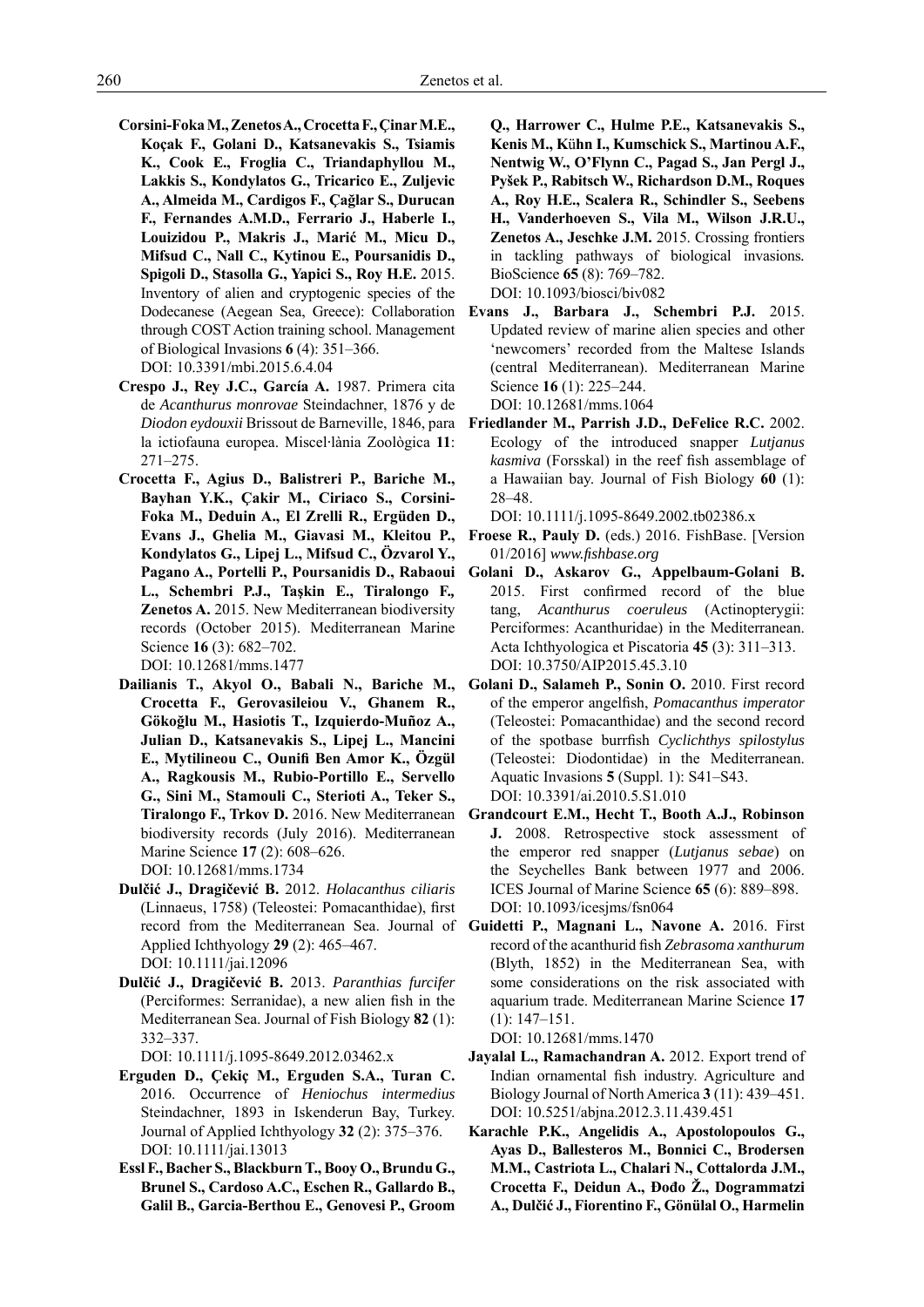**J.G., Insacco G., Izquierdo-Gómez D., Izquierdo-Münoz A., Joksimović A., Kavadas S., Malaquias M.A.E., Madrenas E., Massi D., Micarelli P., Minchin D., Önal U., Ovalis P., Poursanidis D., Siapatis A., Sperone E., Spinelli A., Stamouli C., Tiralongo F., Tunçer S., Yaglioglu D., Zava B., Zenetos A.** 2016. New Mediterranean biodiversity records (March 2016). Mediterranean Marine Science **17** (1): 230–252. DOI: 10.12681/mms.1684

- **Katsanevakis S., Deriu I., D'Amico F., Nunes A.L., Pelaez Sanchez S., Crocetta F., Arianoutsou M., Bazos I., Christopoulou A., Curto G., Delipetrou P., Kokkoris Y., Panov V., Rabitsch W., Roques A., Scalera R., Shirley S.M., Tricarico E., Vannini A., Zenetos A., Zervou S., Zikos A., Cardoso A.C.** 2015. European Alien Species Information Network (EASIN): Supporting European policies and scientific research. Management of Biological Invasions **6** (2): 147–157. DOI: 10.3391/mbi.2015.6.2.05
- **Katsanevakis S., Zenetos A., Belchior C., Cardoso A.C.** 2013a. Invading European seas: Assessing pathways of introduction of marine aliens. Ocean and Coastal Management **76**: 64–74. DOI: 10.1016/j. ocecoaman.2013.02.024
- **Katsanevakis S., Zenetos A., Poursanidis D., Nunes A.L., Deriu I., Bogucarskis K., Cardoso A.C.** 2013b. ELNAIS meets EASIN: Distribution of marine alien species in Greece using EASIN mapping services and ELNAIS spatial data. Mediterranean Marine Science **14** (1): 95–98.

DOI: 10.12681/mms.329

- **Kletou D., Hall-Spencer J.M., Kleitou P.** 2016. A lionfish (*Pterois miles*) invasion has begun in the Mediterranean Sea. Marine Biodiversity Records **9**: 46. DOI: 10.1186/s41200-016-0065-y
- **Krishnakumar K., Raghavan R., Prasad G., Bijukumar A., Sekharan M., Pereira B., Ali A.** 2009. When pets become pests—exotic aquarium fishes and biological invasions in Kerala, India. Current Science **97** (4): 474–476.
- **Langeneck J., Boyer M., De Cecco P.G., Luciani C., Marcelli M., Vacchi M.** 2015. First record of *Acanthurus chirurgus* (Perciformes: Acanthuridae) in the Mediterranean Sea, with some distributional notes on Mediterranean Acanthuridae. Mediterranean Marine Science **16** (2): 427–431. DOI: 10.12681/mms.1239
- **Langeneck J., Marcelli M., Simak H.C.** 2012. Unexpected alien species in Cyprus waters: *Acanthurus coeruleus* (Actinopterygii: Acanthuridae). Marine Biodiversity Records **5**: e116.

DOI: 10.1017/S1755267212001042

- **Lelong P.** 2005. Capture d'un macabit, *Epinephelus merra* Bloch, 1793 (Poisson, Serranidae), en Méditerranée nord-occidentale. Marine Life **15** (1–2): 63–66.
- **Lipej L., Mavrič B., Dulčić J.** 2014. First record of *Chrysiptera cyanea* (Quoy and Gaimard, 1825) (Perciformes: Pomacentridae) in the Mediterranean Sea. Journal of Applied Ichthyology **30** (5): 1053–1055.

DOI: 10.1111/jai.12472

- **Maceda-Veiga A., Escribano-Alacid J., de Sostoa A., García-Berthou E.** 2013. The aquarium trade as a potential source of fish introductions in southwestern Europe. Biological Invasions **15** (12): 2707–2716. DOI: 10.1007/s10530-013-0485-0
- **Monteiro-Neto C., Cunha F.E.D.A., Nottingham M.C., Araújo M.E., Rosa I.L., Barros G.M.L.** 2003. Analysis of the marine ornamental fish trade at Ceará State, northeast Brazil. Biodiversity and Conservation **12** (6): 1287–1295.

DOI: 10.1023/A:1023096023733

- **Morrisey D., Inglis G., Neil K., Bradley A., Fitridge I.** 2011. Characterization of the marine aquarium trade and management of associated marine pests in Australia, a country with stringent import biosecurity regulation. Environmental Conservation **38** (1): 89–100. DOI: 10.1017/S0376892911000014
- **Mouneimné N.** 1979. Poissons nouveaux pour les cotes libanaises. Cybium **6**: 105–110.
- **Padilla D.K., Williams S.L.** 2004. Beyond ballast water: Aquarium and ornamental trades as sources of invasive species in aquatic ecosystems. Frontiers in Ecology and the Environment **2** (3): 131–138. DOI: 10.1890/1540-9295(2004)002[0131:BBWAAO]2.0.CO;2
- **Papavlasopoulou I., Vardakas L., Perdikaris C.,**  Kommatas D., Paschos I. 2014. Ornamental fish in pet stores in Greece: A threat to biodiversity? Mediterranean Marine Science **15** (1): 126–134. DOI: 10.12681/mms.484
- Rhyne A.L., Tlusty M.F., Schofield P.J., Kaufman L., **Morris J.A.jr., Bruckner A.W.** 2012. Revealing the appetite of the marine aquarium fish trade: The volume and biodiversity of fish imported into the United States. PLoS ONE **7** (5): e35808.
- DOI: 10.1371/journal.pone.0035808 **Rothman S.B., Goren M.** 2015. First record of the Red Sea shrimp-goby *Cryptocentrus caeruleopunctatus* in the Mediterranean Sea. Marine Biodiversity Records **8**: e157.

DOI: 10.1017/S1755267215001323

- **Salameh P., Sonin O., Edelist D. Golani D.** 2012. The first substantiated record of the yellowbar angelfish, *Pomacanthus maculosus* (Actinopterygii: Perciformes: Pomacanthidae) in the Mediterranean. Acta Ichthyologica et Piscatoria **42** (1): 73–74. DOI: 10.3750/AIP2011.42.1.10
- Santini F., Sorenson L., Alfaro M.E. 2013. A new phylogeny of tetraodontiform fishes (Tetraodontiformes, Acanthomorpha) based on 22 loci. Molecular Phylogenetics and Evolution **69** (1): 177–187. DOI: 10.1016/j.ympev.2013.05.014
- **Tsadok R., Shemesh E., Popovich Y., Sabag Y., Golani D., Tchernov D.** 2015. New record and occurrence of the Red Sea bannerfish, *Heniochus intermedius* (Actinopterygii: Perciformes: Chaetodontidae), in the Mediterranean. Acta Ichthyologica et Piscatoria. **45** (3): 331–333.

DOI: 10.3750/AIP2015.45.3.14